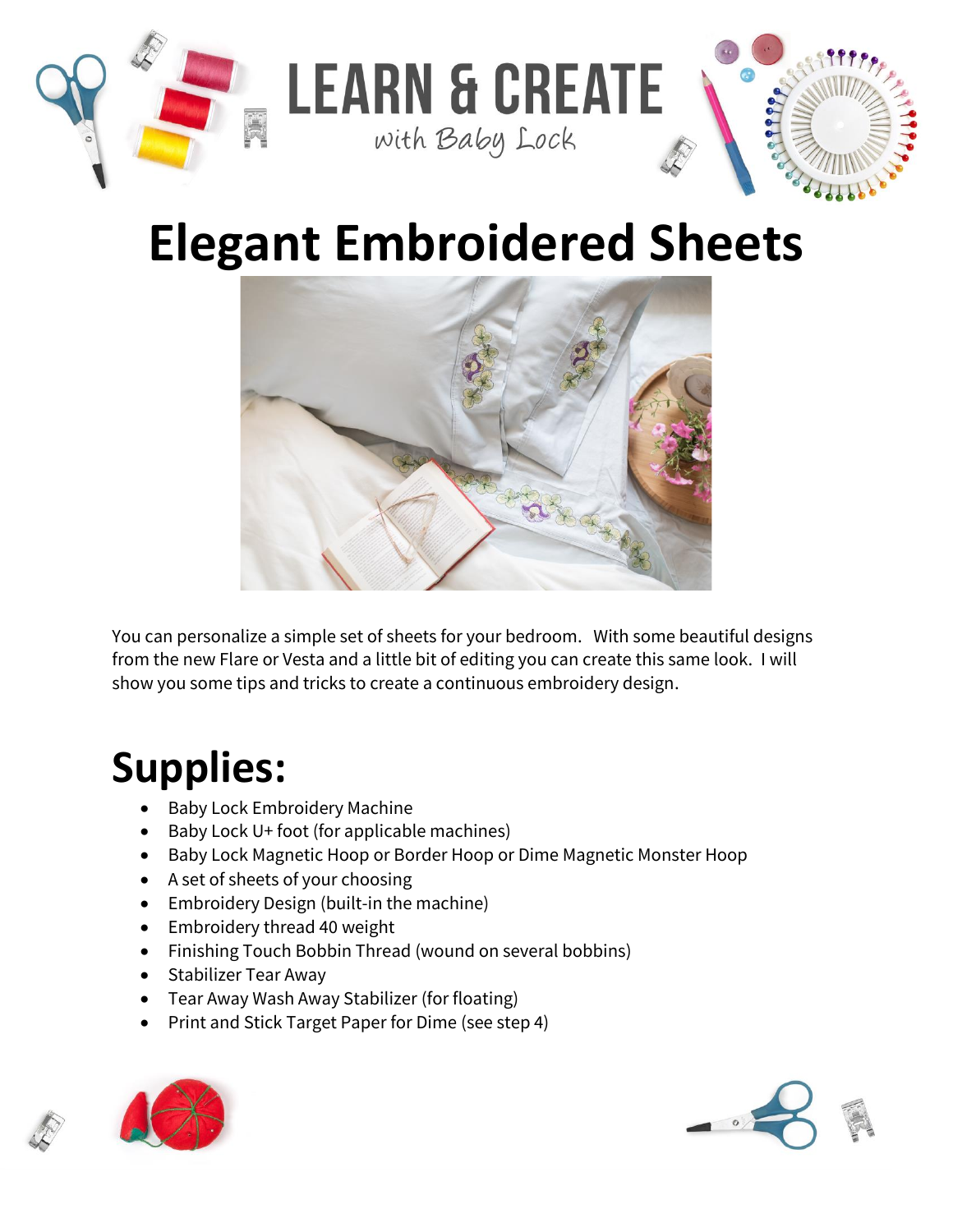- PAL Perfect Alignment Laser
- Some type of editing software (I use Palette 11)
- Sharp 75/11 needles
- Your favorite type of marking tool (I like water erasable type)
- Optional Specialized accessories that can help make this process easier

## **Instructions:**

- 1. Purchase sheets of the desired size. I used Queen size. I prefer to prewash items that are going to be regularly washed.
- 2. Press the wrinkles out. Fold in half and mark the center of the sheet band on the flat sheet and the pillowcases. You will need to measure the width of the flat sheet and the pillowcases. Then, figure out how you would like to space your designs.
- 3. If you are using the Baby Lock Vesta or Flare, pull up Design 005 from the Home Accents embroidery design category and set it to the page.





- 4. I created templates with Embroidery Software and added alignment marks. Then, I printed the templates on Print and Stick Template paper. I like to make several to help me get my spacing correct. If you do not have the ability to print templates, you can do a test stitch out of the design and make copies and print on template paper.
- 5. Before stitching on your sheets, I recommend doing a test stitch out of the design to determine whether the design works with the materials that you are stitching on I have an old pillowcase that I like to test stitch designs upon. This will let you see if the stabilizer is working well.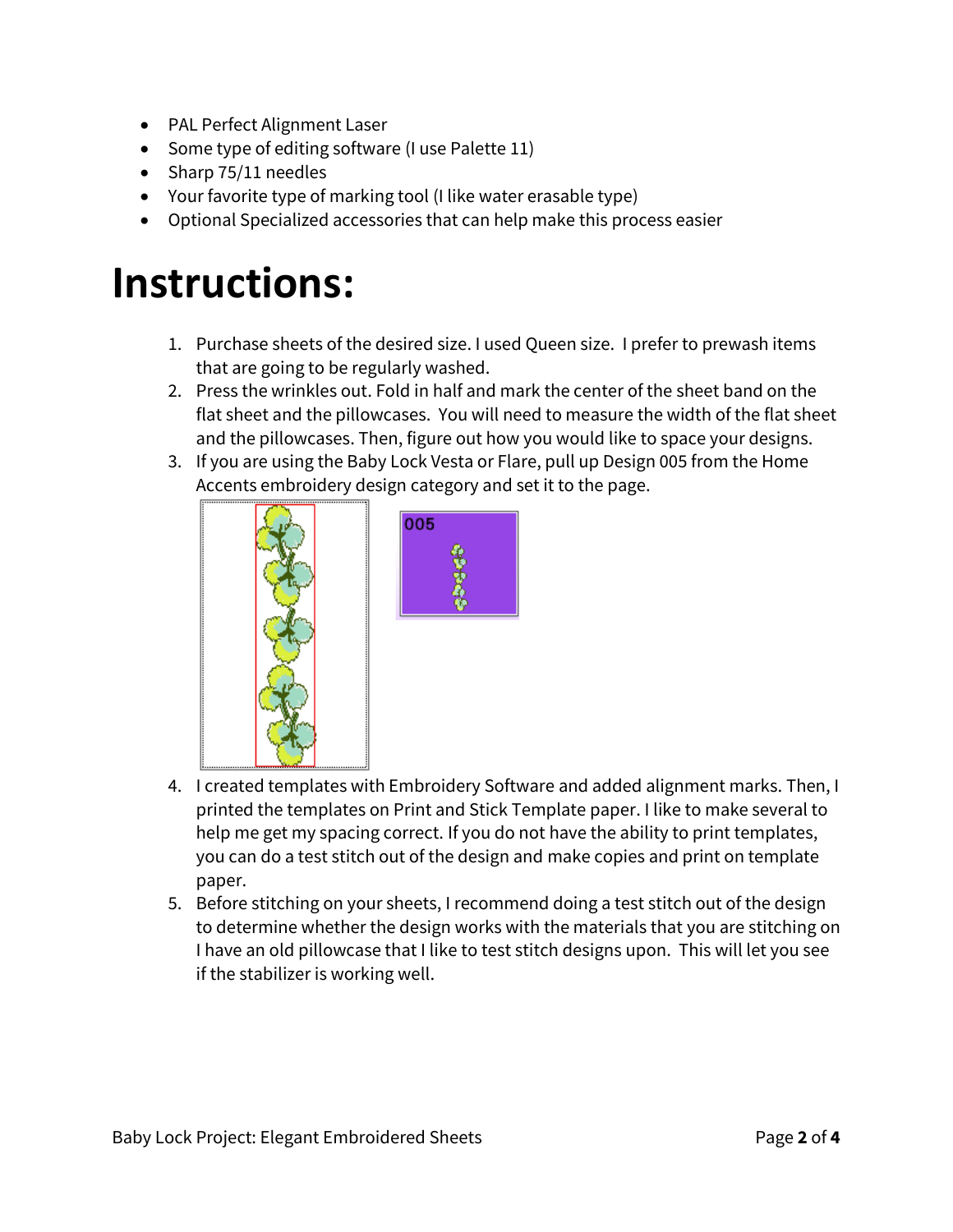

- 6. On the flat sheet you will need to rotate your designs to be upside down as this part of the sheet is placed on the bed and turned down. This does not apply to the pillowcases. So, when it comes to the pillowcases, make sure that the orientation of the design is correct before stitching.
- 7. I measured the size of the band on the top sheet and on the pillowcases. You may need to resize your design for it to be the right size. You will also need to measure the total width of the pillowcases and the flat sheets just to balance your designs across the top sheet.
- 8. Place your template on your sheet and hoop the sticky stabilizer shiny side up. Then, expose the tacky part of the stabilizer. Place the sheet on the sticky stabilizer. Sheets are bulky so, getting the bulk managed is critical. I try to fold it up as much as possible. Clover Jumbo Clips help a lot. You will need to watch this while it is embroidering to make sure that the sheet does not get hung up.